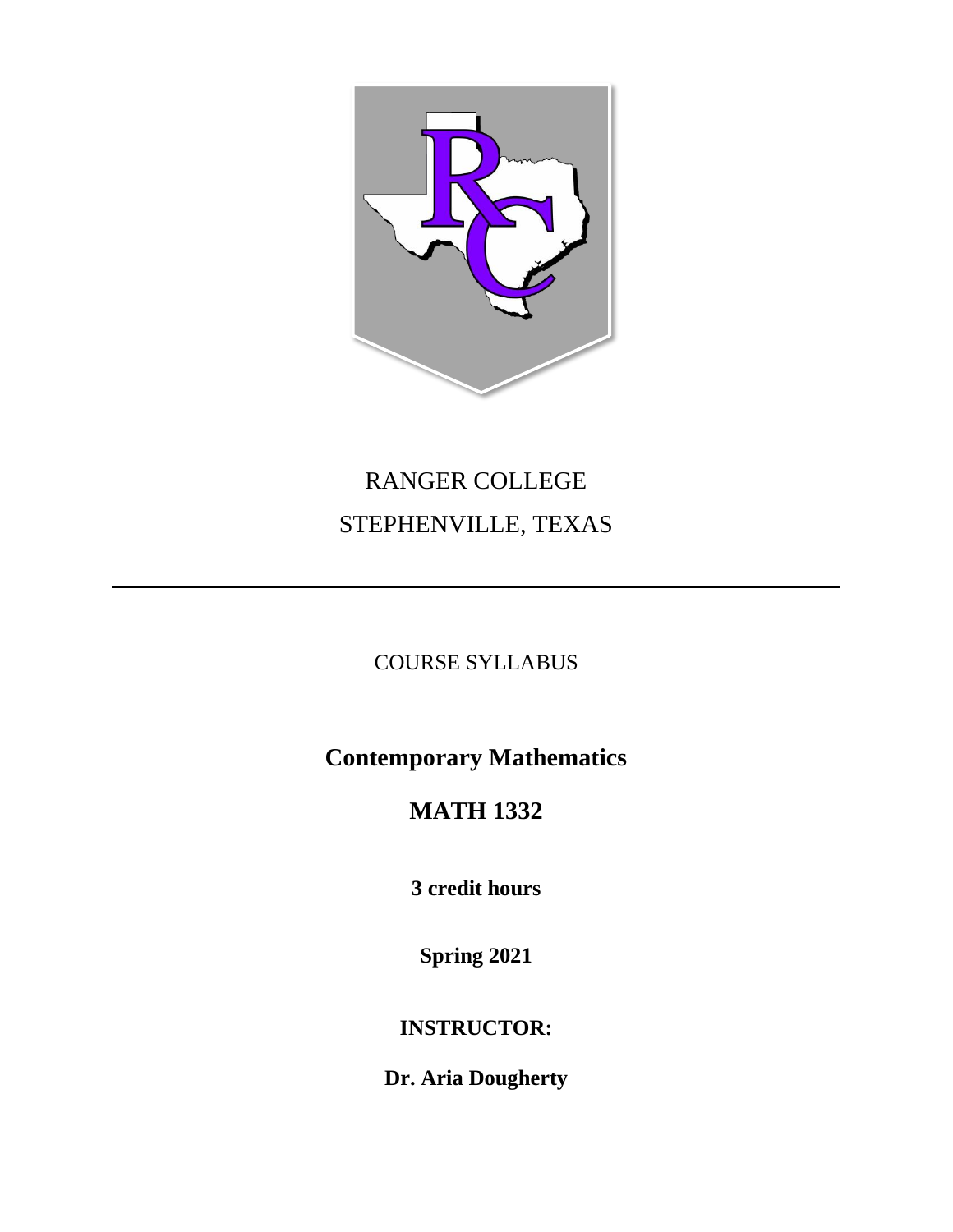| <b>INSTRUCTOR:</b>   | Dr. Aria Dougherty |                              |  |
|----------------------|--------------------|------------------------------|--|
| EMAIL:               |                    | adougherty@rangercollege.edu |  |
| PHONE:               | $(254)267 - 7101$  |                              |  |
| <b>OFFICE:</b>       | Admin 4            |                              |  |
| <b>OFFICE HOURS:</b> | Monday / Wednesday | $3:30 - 5:00$                |  |
|                      | Tuesday / Thursday | $3:00 - 5:00$                |  |

#### **I. Texas Core Curriculum Statement of Purpose**

Through the Texas Core Curriculum, students will gain a foundation of knowledge of human cultures and the physical and natural world, develop principles of personal and social responsibility for living in a diverse world, and advance intellectual and practical skills that are essential for all learning.

#### **II. Course Description**

Intended for Non STEM (Science, Technology, Engineering, and Mathematics) majors. Topics include introductory treatments of sets and logic, number systems, number theory, relations, functions, financial mathematics, and probability and statistics with appropriate applications. Number sense, proportional reasoning, estimation, technology, and communication should be embedded throughout the course. Additional topics may be covered. Credit 3 semester hours.

#### **III. Required Background or Prerequisite**

Two years of high school algebra and one year of high school geometry or a grade of C or better in DMAT 0323 or the equivalent. This course does not satisfy the math requirement for the Associate of Science Degree.

#### **IV. Required Textbook and Course Materials**

Miller, Heeren, Hornsby, Heeren; "Mathematical Ideas", Thirteenth Editon ISBN: 9780321977076

Materials for this course will be provided electronically, but it does not hurt to have a physical copy of the textbook for your reference if you are a more kinesthetic learner.

#### **V. Course Purpose**

Courses in Mathematics focus on quantitative literacy in logic, patterns, and relationships. Courses involve the understanding of key mathematical concepts and the application of appropriate quantitative tools to everyday experience.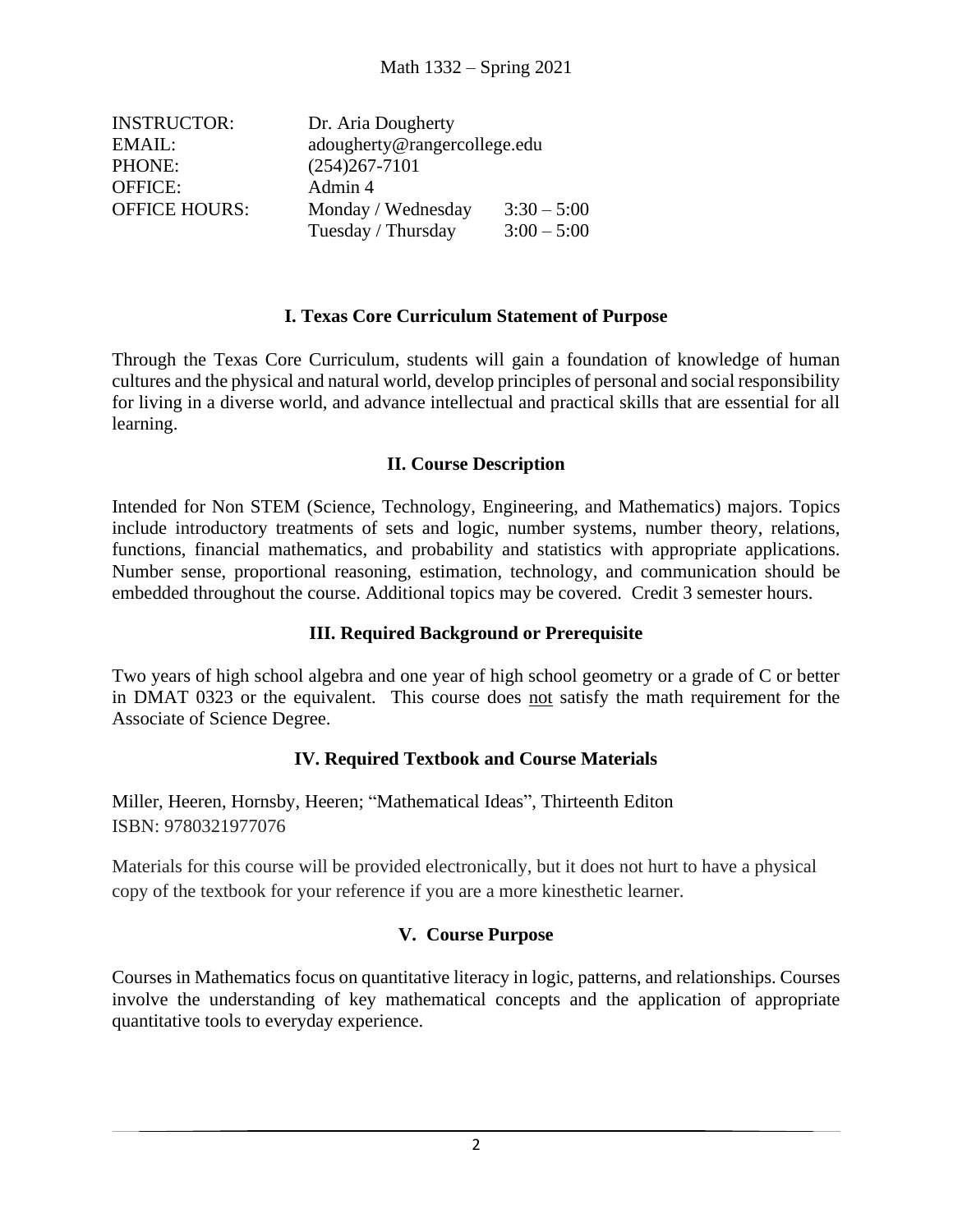### **VI. Learning Outcomes**

Upon successful completion of this course, students will:

- 1. Apply the language and notation of sets.
- 2. Determine the validity of an argument or statement and provide mathematical evidence.
- 3. Solve problems in mathematics of finance.
- 4. Demonstrate fundamental probability/counting techniques and apply those techniques to solve problems.
- 5. Interpret and analyze various representations of data.
- 6. Demonstrate the ability to choose and analyze mathematical models to solve problems from real-world settings, including, but not limited to, personal finance, health literacy, and civic engagement.

### **VII. Core Objectives**

This course meets the following of the six Core Objectives established by Texas:

- ☒ **Critical Thinking Skills (CT) –** Creative thinking, innovation, inquiry, and analysis; evaluation and synthesis of information
- $\boxtimes$  **Communication Skills (COM)** effective development, interpretation and expression of ideas through written, oral, and visual communication
- $\boxtimes$  **Empirical and Quantitative Skills (EQS)** The manipulation and analysis of numerical data or observable facts resulting in informed conclusions
- $\boxtimes$  **Teamwork (TW)** The ability to consider different points of view and to work effectively with others to support a shared purpose or goal
- $\Box$  **Social Responsibility (SR)** Intercultural competence, knowledge of civic responsibility, and the ability to engage effectively in regional, national, and global communities
- $\boxtimes$  **Personal Responsibility (PR)** The ability to connect choices, actions, and consequences to ethical decision-making

### **VIII. Methods of Instruction**

The instructional delivery of this class is through ITV, it will meet twice weekly in person and attendance is counted on physical presence in the classroom. Students are expected to be in the classroom, there will be no Zoom link for learning at home unless Ranger college shifts to be online. Should Ranger shift, we will follow whatever protocol is established by the school. Students are expected to complete assignments online through Blackboard *and* Pearson.

There are regular quizzes and unit tests. These will typically occur at the end of each section (quizzes) and chapter (unit tests). Homework will be due at the end of each chapter.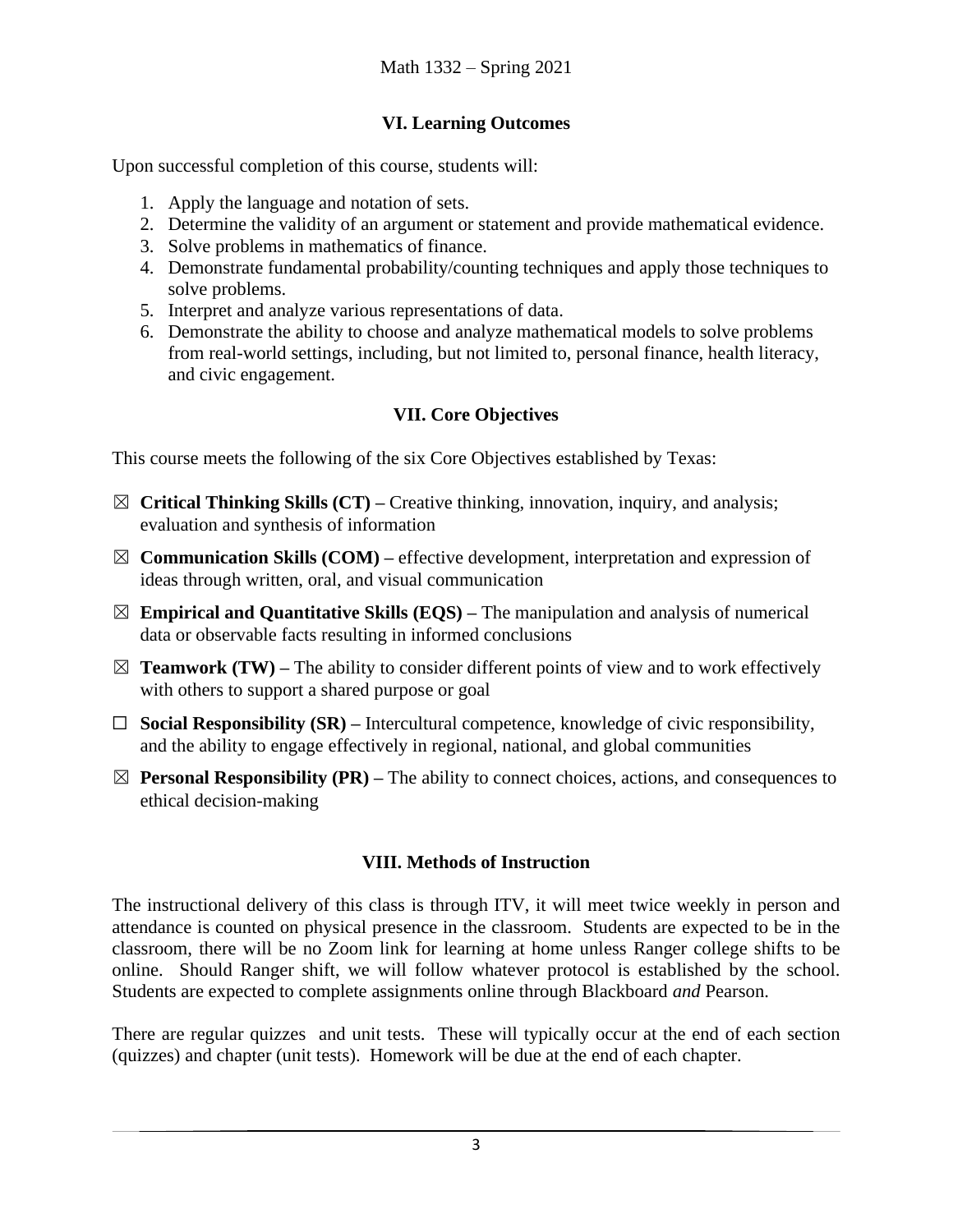#### **IX. Methods of Assessment**

Your total grade breakdown is as follows:

| <b>GRADED ITEM</b>                       | <b>PERCENT</b> |
|------------------------------------------|----------------|
| Attendance                               | 10             |
| Homework (CT, COM, EQS, PR)              | 10             |
| Quizzes / Unit Tests (CT, COM, EQS, PR)  | 10             |
| Discussion Boards (CT, COM, EQS, TW, PR) | 15             |
| Research Project (CT, COM, EQS, PR)      |                |
| Midterm (CT, COM, EQS, PR)               | 15             |
| Final (CT, COM, EQS, PR)                 | 25             |

Final grades are determined according to the following categories:

Grading scale:  $A = 90-100\%$   $B = 80-89$   $C = 70-79$   $D = 60-69$   $F = Below 60$ 

#### **X. Course/Classroom Policies**

**Attendance & Participation:** Attendance is counted for 10% of your final grade, as indicated above. **Students will be dropped from the course after 6 unexcused absences.** Participation goes hand-in-hand with attendance. You are expected to work on assignments given in class, complete the tasks and examples provided, use the time productively, and ask questions when you have them. A student physically present in class refusing to participate in an assigned task for the day will be marked absent for that day. Your attendance score per day is a perfect score if you are on time, half credit if you are late, and no credit if you have an unexcused absence.

Late Policy: Late homework will not be accepted for full credit if it is accepted at all. Automatically graded work (through Pearson) can be turned in through the end of the term at a 30% deduction to problems scored after the due date – there will be no exceptions to this rule. Quizzes and unit tests will not be accepted late at all. Make up assignments for anything else will be given on a case-by-case basis. Homework will not be opened up after the final due date at the end of the term.

I suggest not leaving your late work to chance – if you live somewhere with spotty internet, work on your homework *before* the date that it is due.

**Quizzes / Unit Tests:** You are always allowed a calculator on a quiz or unit test. The use of this calculator is not to circumvent the purpose of the problem, though. If the problem is asking you to convert a fraction to a decimal, for instance, you are still expected to show the work required for that problem and not to simply give the final answer. Quizzes and unit tests are designed to help you realize what material you have a strong grasp of before exams by creating an exam-like environment before you encounter the material on a real exam – please keep this in mind when you think about what to expect in quizzes.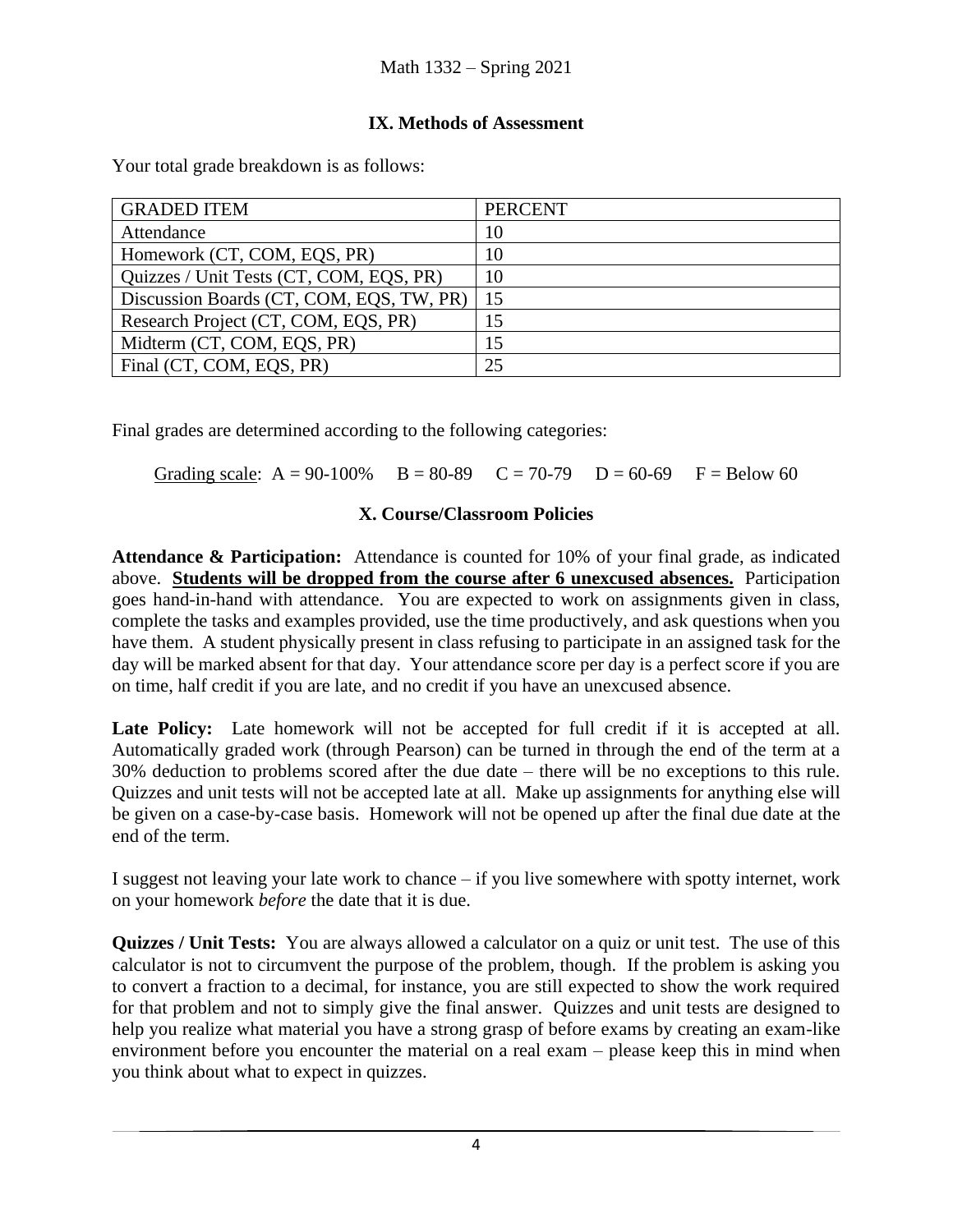**Exams:** There is a midterm and a final exam in this class worth 15% and 25% of your total grade, respectively. More details will be given about each when these exams approach (such as whether it is closed or open book / note, etc.). Unit tests are not formal exams, they are only differentiated from quizzes by being a collection of problems from an entire chapter.

**Research Project:** There is a research project due at the end of the term. It is a report to be completed individually and to be discussed with peers. Relevant information can be found on Blackboard, there is a presentation that goes with this project.

**Academic Dishonesty:** A student found to be cheating or copying on an exam, quiz, homework, or any other assignment will be given a grade of "0". Repeated acts of cheating may result in being dropped from the class with a resulting grade of "F" being given for the course overall.

In this vein, please note that cell phones are not permitted during a test. You may not use it as your calculator or for any other purposes.

**Cell Phones / Technology:** Please do not have these out in class, as they can distract from not only your own learning but the learning processes of everyone around you (we *all* find Facebook / Instagram / Twitter / etc. to be more interesting than math at the best of times). This does not mean you cannot bring your laptop to class – in fact, if you have questions about the online homework etc. then I would *encourage* you to bring your laptop / phone / tablet / etc. to class in case there is an opportunity to ask the question (in this case, have the question already open so that you don't have to turn your computer on and wait for it to load). Further, if there is extra time at the end of a given class, I might give you the opportunity to use a few minutes of time completing homework – you'll want to have access to it if that's the case (I will often try to structure lessons so that there will be time to do homework at the end).

In general, if I see technology out at an inappropriate time in class, I will ask once for it to be put away before marking you late for the day. An additional infraction and you will be marked absent. If you are receiving a call during class, please step outside to handle it.

**Student Behavior:** Students will behave as mature adults and exhibit proper classroom decorum. Students will not cause any distractions that might prevent other students from learning. Students that deviate from this policy will not be permitted to remain in class.

**Bathrooms:** You do not have to ask, quietly get up and leave without disturbing the class. We are all adults; I am not going to question you on why you're leaving unless it is *during* a proctored quiz or exam (at which point just ask).

**Available Support Services:** The Learning Resource Center has books, videos, and computer software that may be used as a supplement for this class. Tutors are also available (see counselor).